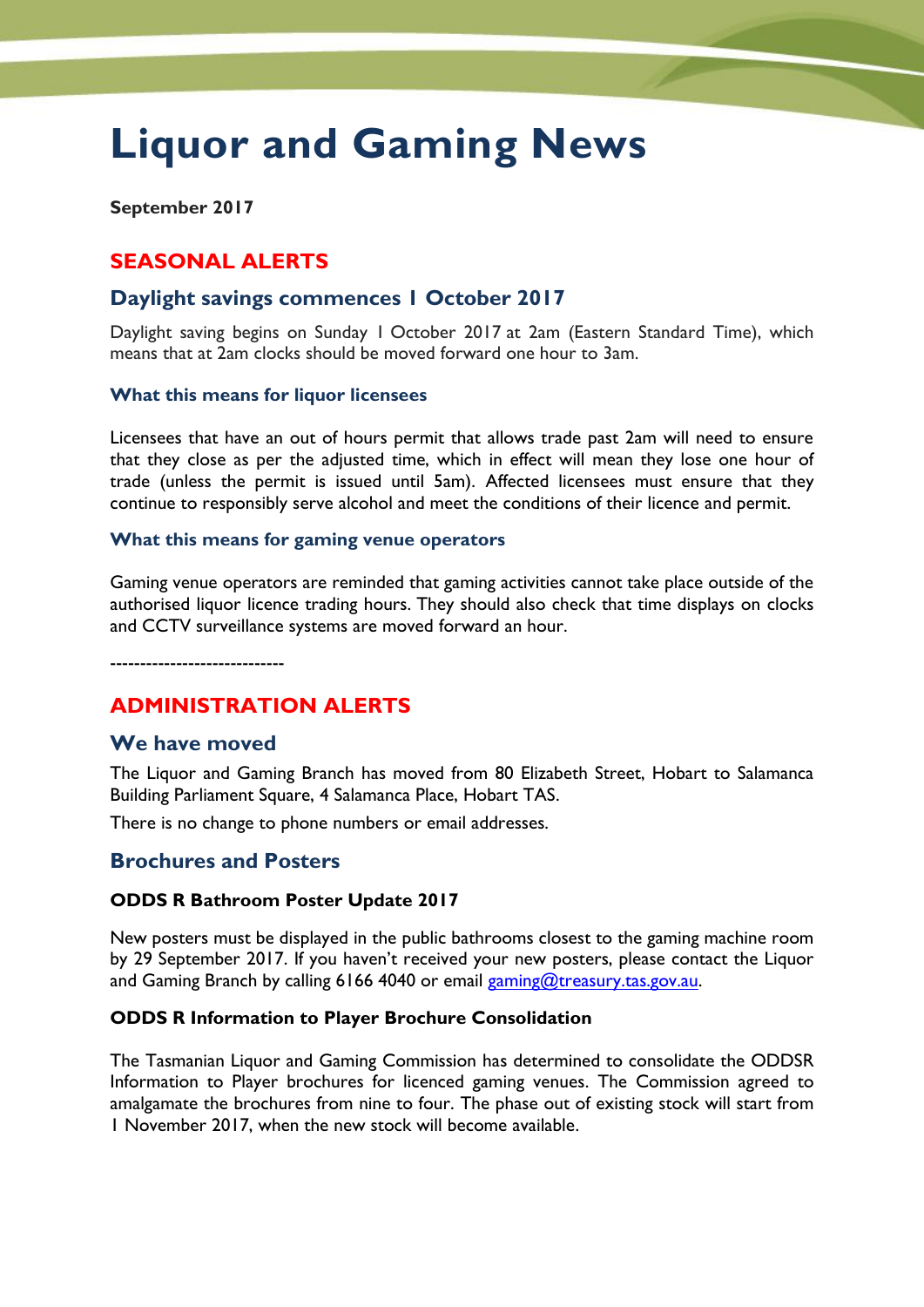# **REGULATORY NEWS**

# **New Keypass - Updated Version and Staff Readiness**

Australia Post is updating the design of the Keypass ID card from 2 October 2017. Make sure you and your staff are prepared.

The Keypass card is a valid ID used to verify proof of age and identity throughout Australia, and is a common ID used by patrons over 18 years of age to enter licensed premises or to purchase liquor. From 2 October 2017, the design of the card will be updated and venues throughout Tasmania will begin to see patrons presenting both the old and new cards as an accepted form of ID.



Existing Keypass cards (prior to 2 October 2017)



New Keypass card (post 2 October 2017)

As a licensee, ensure your staff are aware of the upcoming change in design and the continued acceptance of existing Keypass cards as well as the new cards pictured above.

The new cards will display the exact same identity details as the previous design including holder's name, date of birth, photo, residential address and unique Keypass card number for authenticity.

For more information about Keypass and to view new the new design see auspost.com.au/Keypass

-----------------------------

# **Commissioner for Licensing - recent written decisions**

The written decisions of the Commissioner for Licensing provide his considerations of a number of aspects of liquor licensing that future applicants and representors may find useful for their applications and correspondence, and may be of interest to the community.

All decisions can be found at [www.liquorlicensing.tas.gov.au](http://www.liquorlicensing.tas.gov.au/) by selecting the "Commissioner for Licensing" link or click [here.](http://www.treasury.tas.gov.au/liquor-and-gaming/about-us/commissioner-for-licensing/liquor-licence-decisions#Decisi)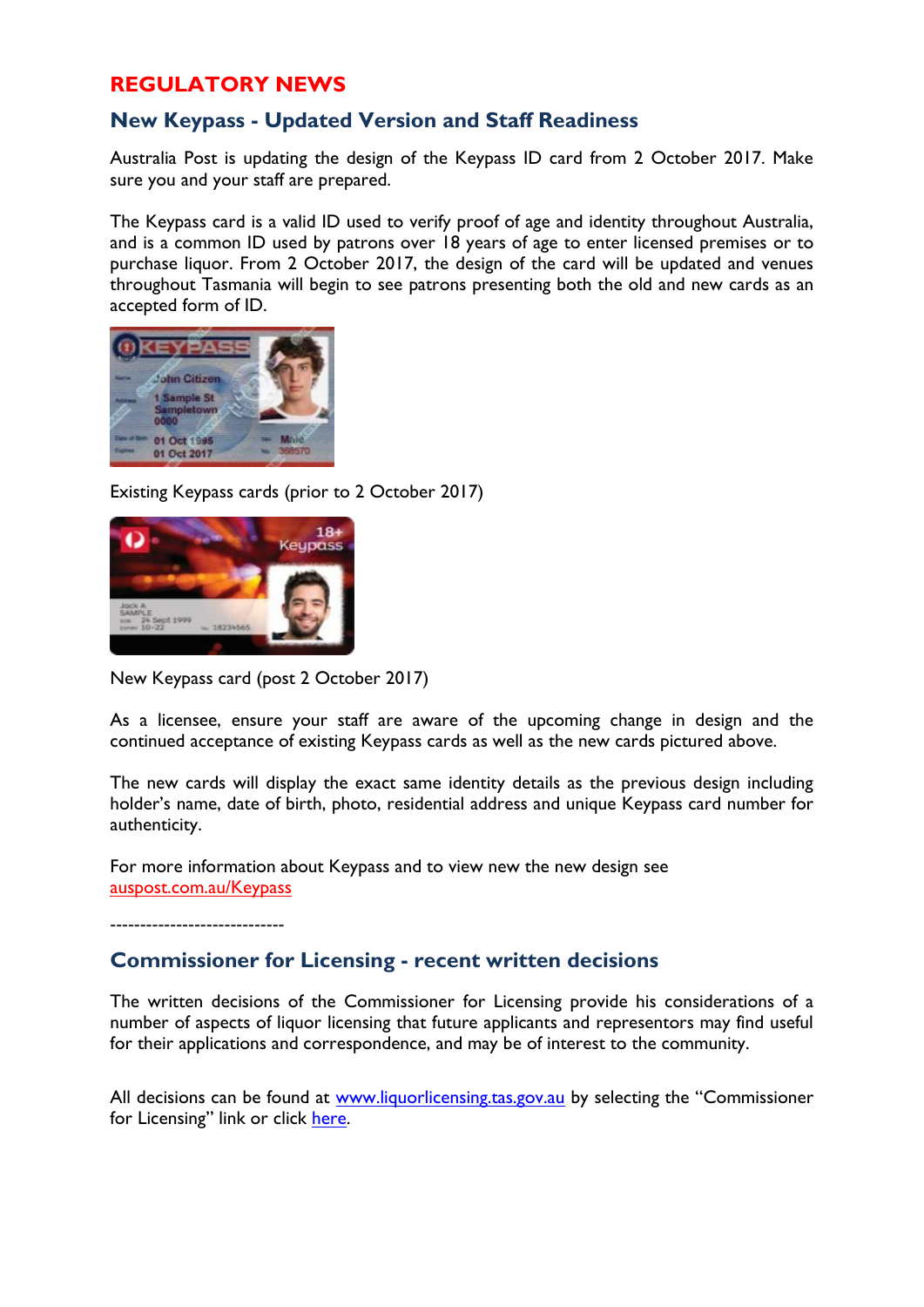# **First Review of the Responsible Gambling Mandatory Code of Practice for Tasmania**

Submissions in response to the Options Paper closed on 15 September 2017. A total of 38 submissions were received, with eight marked confidential. All submissions, that were not marked confidential, are publicly available on the Liquor and Gaming Branch website at [www.treasury.tas.gov.au.](http://www.treasury.tas.gov.au/)

-----------------------------

# **Clarifications to the Tasmanian Liquor and Gaming Commission Advertising Standards**

The Tasmanian Liquor and Gaming Commission has approved an amendment to the Gambling Product Advertising Standards (The Standards) to clarify the responsible gambling wording for print, radio, television, online, voucher, email and promotional advertising.

The Commission requires, as a minimum, a responsible gambling message, followed by "Gamblers Help 1800 858 858". The following is an example of the minimum requirement.

#### **"Gamble Responsibly, Gamblers Help 1800 858 858"**

-----------------------------

# **Barring Order**

Under the *Liquor Licensing Act 1990* a Barring Order may be used to prohibit a person from entering or remaining on a licensed or permit premises for a period of up to six months.

#### **Who can a licensee or permit holder bar?**

A licensee or permit holder may bar a person from their premises if they:

- are intoxicated on the premises;
- are violent or quarrelsome on the premises;
- put their safety or the safety of others on the premises at risk because of their consumption of liquor; or
- on any other reasonable ground (this cannot be discriminatory in nature).

#### **What does being barred mean?**

If a person is served with a Barring Order while on the premises they must:

- immediately leave the premises and vicinity (50 metres from any entry or exit, or another distance or specific area determined by a police officer)
- not re-enter or remain in the vicinity (without reasonable excuse) for six hours or until the premises is closed for the day, whichever is longer (you may re-enter the vicinity after this time)
- not re-enter or remain in the premises while the Order is in place (up to six months)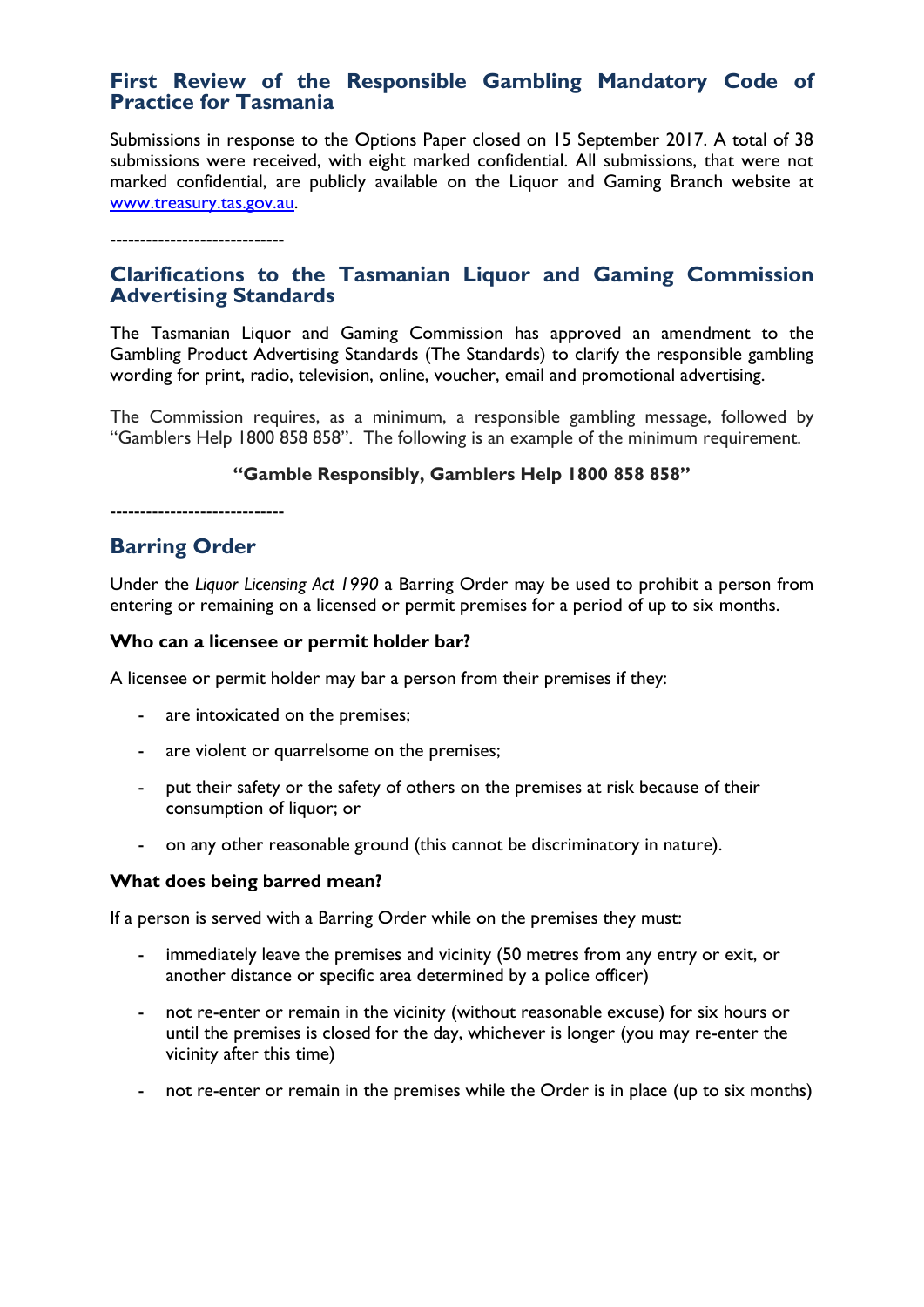#### **How is a person barred?**

A Barring Order must be in writing and must be given to the person. This can be done by:

- handing it to them;
- sending it by post to their last known place of residence; or
- leaving it at their last known place of residence.

For more information visit [www.liquorlicensing.tas.gov.au.](http://www.liquorlicensing.tas.gov.au/)

# **FEES AND PENALTIES**

Liquor and Gaming fees for the period 1 July 2017 to 30 June 2018 have increased in accordance with the Consumer Price Index and were gazetted as required by the Fees Unit Act. The fee schedules may be viewed as follows:

- *[Liquor Fees](http://www.treasury.tas.gov.au/liquor-and-gaming/liquor/liquor-fees-and-payment)*
- *[Gaming Fees](http://www.treasury.tas.gov.au/liquor-and-gaming/gambling/gaming-fees-and-payment)*

The Penalty Fee Unit has increased for the period 1 July 2017 to 30 June 2018. Under the legislation the dollar value of one penalty unit is \$159 (as at 1 July 2017).

# **INDUSTRY DATA**

- [Licence applications with the Commissioner for Licensing.](http://www.treasury.tas.gov.au/liquor-and-gaming/about-us/commissioner-for-licensing/applications-with-commissioner)
- [Liquor industry data.](http://www.treasury.tas.gov.au/liquor-and-gaming/legislation-and-data/liquor-industry-data)
- [Data relating to gaming and wagering.](http://www.treasury.tas.gov.au/liquor-and-gaming/legislation-and-data/gambling-industry-data)

-----------------------------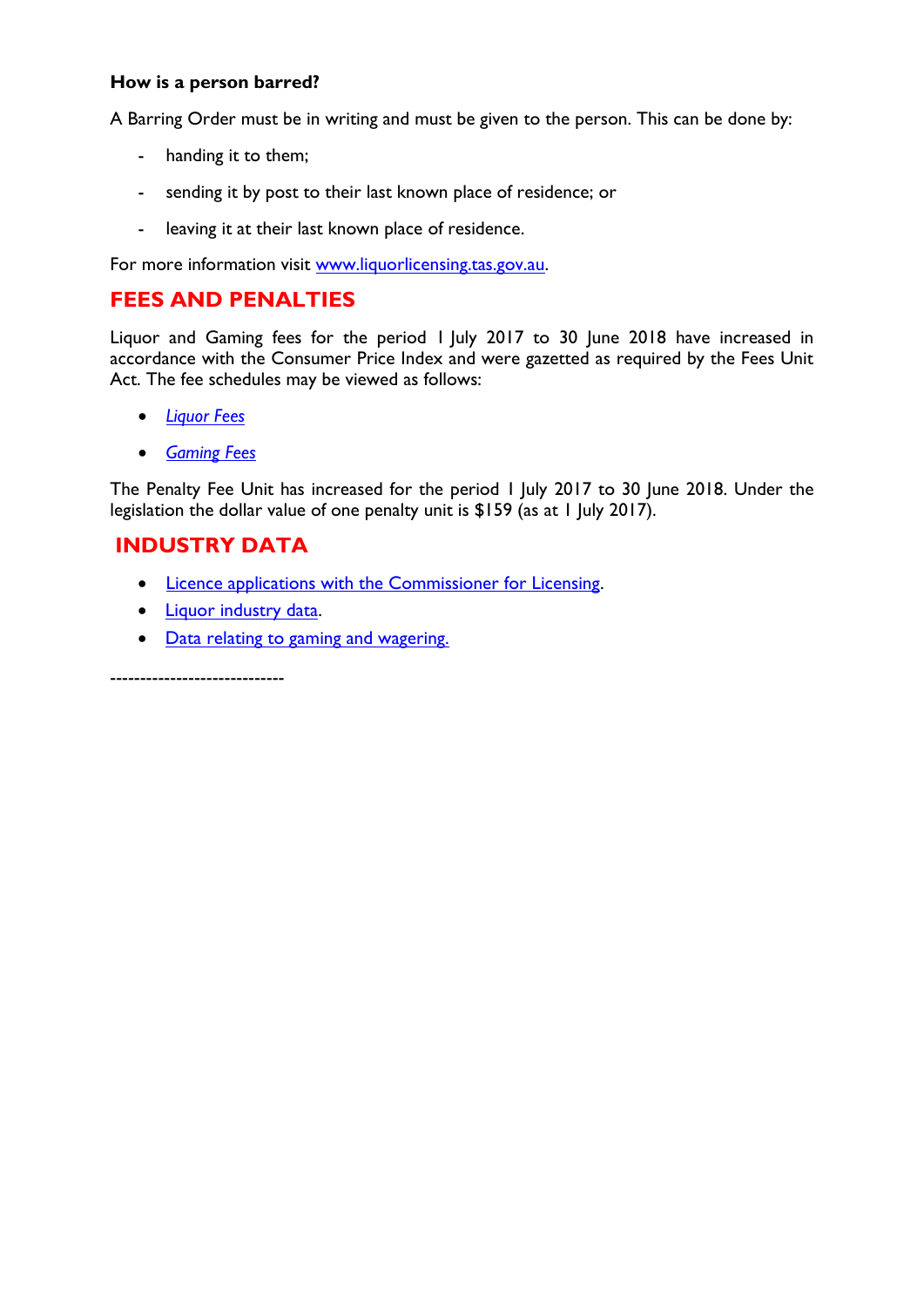# **Disciplinary actions taken by the Tasmanian Liquor and Gaming Commission under the** *Gaming Control Act 1993* **December 2016 - September 2017**

| <b>Licence Holder</b>                                                      | <b>Section of</b><br>Act | <b>Breach</b>                                                                                   | <b>Decision Date</b> | <b>Outcome</b>       |
|----------------------------------------------------------------------------|--------------------------|-------------------------------------------------------------------------------------------------|----------------------|----------------------|
| Aristocrat<br>Technologies Australia<br>Pty Ltd                            | 112S(1A)(a)              | Supply of unsatisfactory gaming<br>equipment                                                    | 05-December-2016     | Fined \$10 205       |
| SG Gaming ANZ Pty<br>Ltd                                                   | 112S(1A)(a)              | Supply of unsatisfactory gaming<br>equipment                                                    | 03-April-2017        | Fined \$10 205       |
| GTA Pty Ltd (GLI<br>Australia)                                             | 112S(1A)(b)              | Unsatisfactory testing of gaming<br>machine software                                            | 03-April-2017        | Letter of censure    |
| Oakley Hotels Pty Ltd<br>(Queens Head Inn)                                 | 92(2)                    | Non compliance with the<br>Commission's Surveillance<br>Standards                               | 03-April-2017        | Fined \$1 256        |
| Oakley Hotels Pty Ltd<br>(Queens Head Inn)                                 | 50(2)                    | Allow staff to perform the duties<br>of a special employee when not<br>licensed to do so        | 03-April-2017        | <b>Fined \$628</b>   |
| <b>Andrew Neville</b><br>Hodgetts                                          | 112U(1)(b)               | Charged with computer related<br>fraud or dishonesty                                            | 16-May-2017          | Licence<br>suspended |
| Jonod Pty Ltd<br>(Alexander Hotel)                                         | 50(2)                    | Allow staff to perform the duties<br>of a special employee when not<br>licensed to do so        | 02-June-2017         | Fined \$1 256        |
| Stephen Edgar Salter<br>and Susan Gay Salter<br>(Star and Garter<br>Hotel) | 50(2)                    | Allow staff to perform the duties<br>of a special employee when not<br>licensed to do so        | 03-July-2017         | Letter of censure    |
| Stephen Edgar Salter<br>and Susan Gay Salter<br>(Star and Garter<br>Hotel) | 92(2)                    | Non compliance with the<br><b>Commission's Surveillance</b><br>Standards                        | 03-July-2017         | <b>Fined \$628</b>   |
| Vantage Hotel Group<br>Pty Ltd (Hotel<br>Tasmania)                         | 92(2)                    | Allow a patron to make multiple<br>EFTPOS transactions for gambling<br>purposes on the same day | 03-July-2017         | Fined \$10 205       |
| C M Atiken, P A Aitken<br>and R D Aitken<br>(Interstate Hotel)             | 50(2)                    | Allow staff to perform the duties<br>of a special employee when not<br>licensed to do so        | 07-August-2017       | Fined \$1 256        |